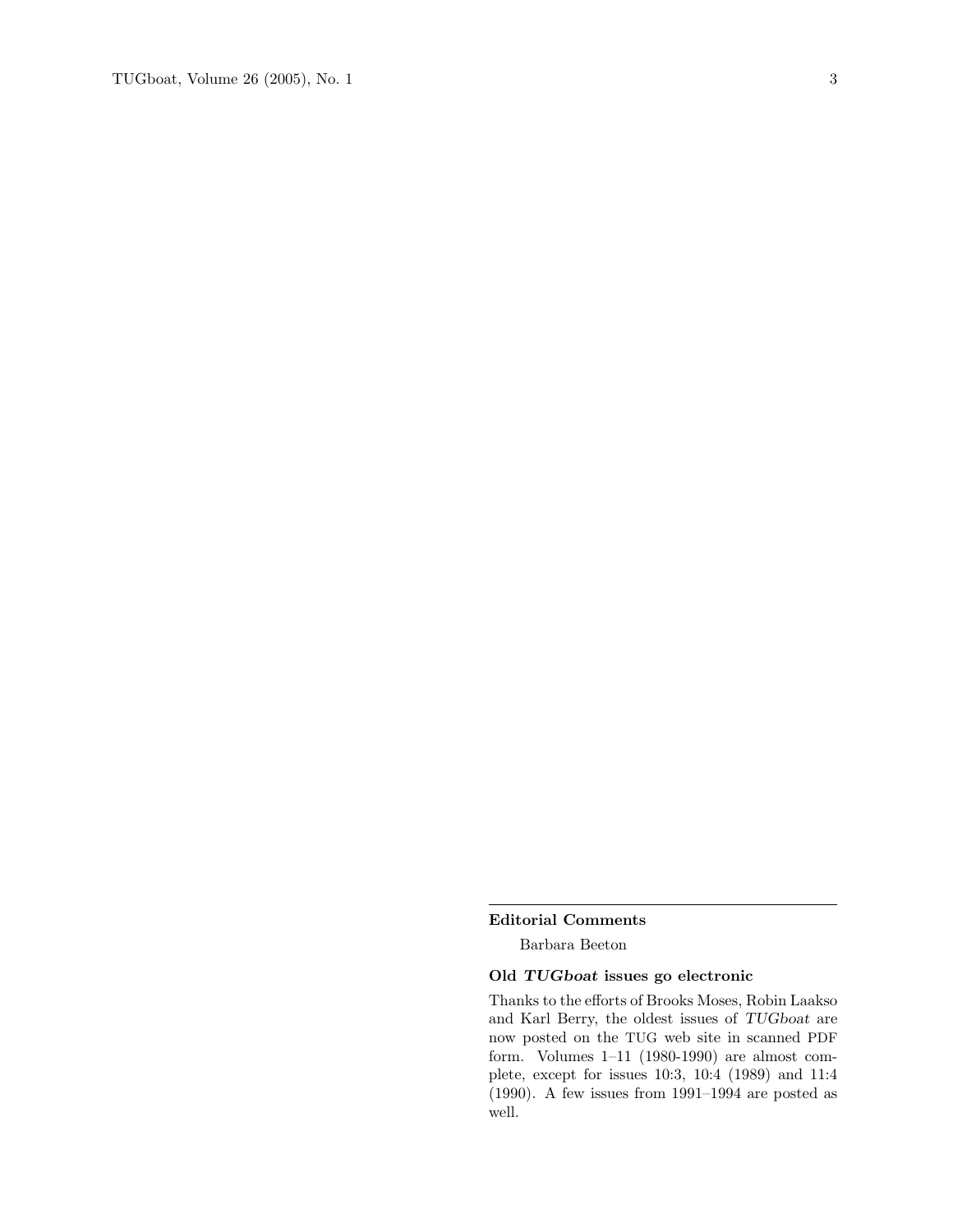Regular posting of articles when published began with volume 16 (1995), so all issues after that should be present. However, owing to the wording of the copyright statement, for volumes 19–24 (1998– 2003), only articles for which explicit permission has been received can be posted. Also, there will be a delay, beginning with this issue, of a year after printing, during which time only TUG members will have on-line access.

The missing issues will be scanned and posted as time permits.

If you find any problems with the posted material, or have not given permission to post an article from the "restricted" period, please notify the office (office@tug.org).

### CTAN announcement archives

The archive of ctan-ann mail can be seen and the contents searched at http://www.mail-archive. com/ctan-ann@dante.de/. This collection begins with January 2005; earlier notices have been summarized in previous TUGboat issues in "The Treasure Chest".

# Another  $\mathbb{M}$ <sub>EX</sub> manual — for word processor users

Users of word processors often seem to have particular difficulty making the switch to  $(E)$ T<sub>E</sub>X, no matter how much they appreciate the better appearance of the output. A manual directed toward such potential users is available from CTAN. Written by Guido Gonzato, this manual presents the basics of preparing input with an editor, concentrating on structure rather than appearance, use of packages (including installation on one's system), and many other topics. The manual is presented as a PDF file, with hyperlinks to many packages and tools mentioned in the text.

The manual can be found at http://www.ctan. org/tex-archive/info/latex4wp/.

### Create your own alphabet

From the website http://alphabet.tmema.org/:

"The Alphabet Synthesis Machine" is an interactive online artwork which allows one to create and evolve the possible writing systems of one's own imaginary civilizations. The abstract alphabets produced by the Machine can be downloaded as PC-format TrueType fonts, and are entered into a comprehensive archive of user creations. The products of the Machine probe the liminal territories between familiarity and chaos, language and gesture.

The tools found here were created for the project "art:21", "art in the twenty-first century" (a project of PBS), by Golan Levin, with Jonathan Feinberg and Cassidy Curtis. In addition to the downloadable software, the site contains example alphabets produced by visitors, an archive of user creations, and a bibliography of works on the history of writing, writing systems, and the (Latin) alphabet.

#### Type design exhibition "Letras Latinas"

The binennial type design exhibition "Latin letters" can be viewed on line at http://www.tipografica. com/letraslatinas/. This event takes place simultaneously at several venues in Central and South America. The on-line exhibition includes fonts for both text and display. Although the text of the site is in Spanish, no translation is needed to appreciate and enjoy the samples shown. The exhibition was organized in Buenos Aires, Argentina, by Ti $pogr\acute{a}fica$  magazine. Font designers can register to submit their work for the next show via a form on the web site.

## The cost of a bad proofreader

In April, the French government was forced to destroy 162,000 copies of the EU constitution because the phrase "incoherent text" appeared on a page by mistake. (This occurred before the French referendum in May.) Proofreaders failed to notice this phrase in a footnote on a page which contained Article 1/33 of the constitution; it was apparently invisible on the screen when the document was read on line. A corrected version of the full 232-page text was printed at the cost of 74,000 euros. Whoever was responsible for inserting the text was not known.

The full report can be read at http://news. bbc.co.uk/2/hi/europe/4421963.stm.

No matter how hard one tries, it seems that some typos always get through.

# Looking at the same text in different ways: CSS on the web

Re-use or reformatting of the same text is a common theme in print. Here is a demonstration of what can be done using CSS to do the same for web pages: http://www.csszengarden.com/.

### Some comments on mathematical typesetting

This quote, by Gottfried Leibniz, was contributed by Don Knuth, who found it in the library at the Institut Mittag-Leffler, near Stockholm.